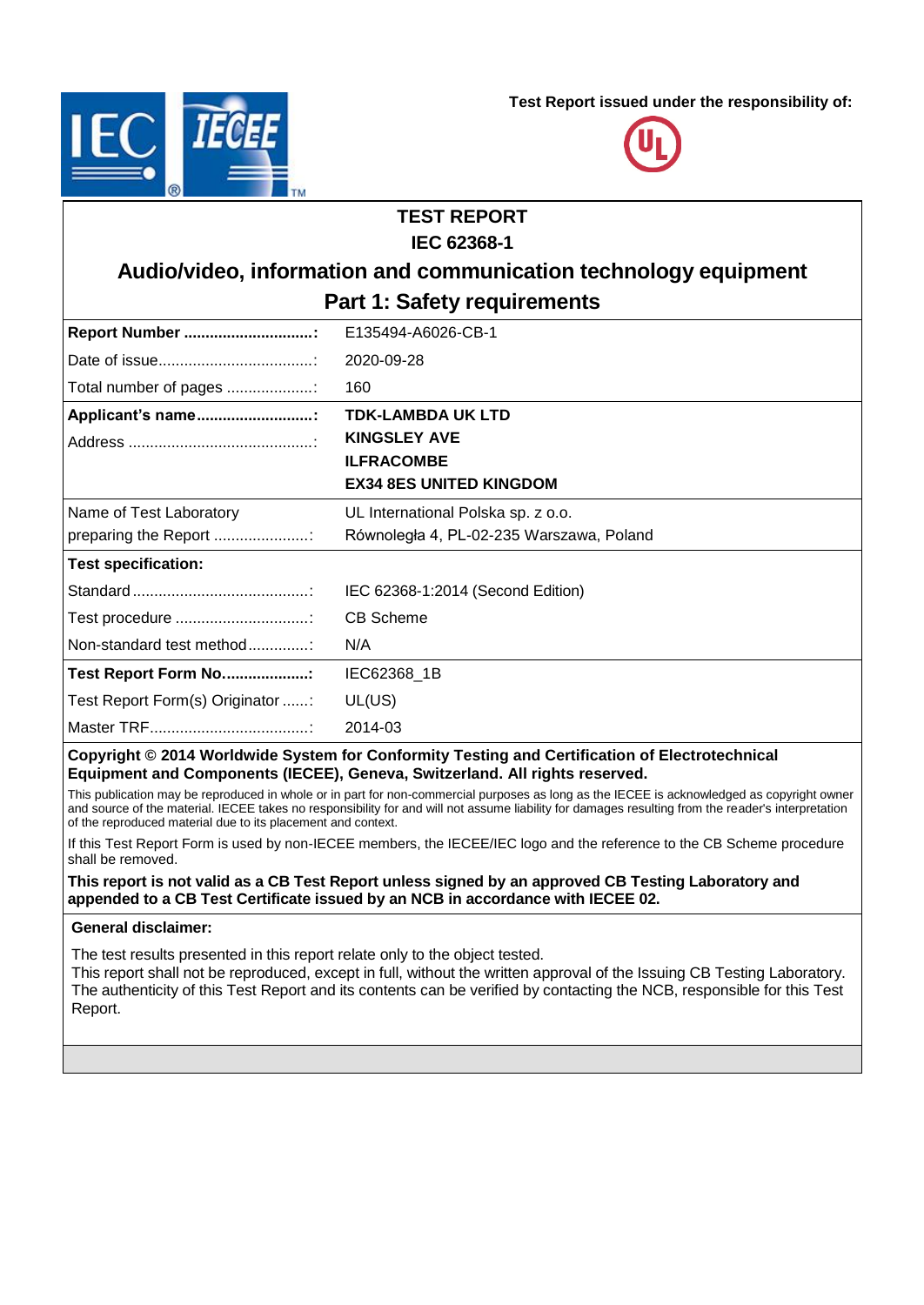| Test Item description                         | Switch mode power supply |  |
|-----------------------------------------------|--------------------------|--|
|                                               | <b>TDK LAMBDA</b>        |  |
|                                               | <b>TDK</b> ·Lambda       |  |
|                                               | <b>TDK-LAMBDA UK LTD</b> |  |
|                                               | <b>KINGSLEY AVE</b>      |  |
|                                               | <b>ILFRACOMBE</b>        |  |
|                                               | EX34 8ES UNITED KINGDOM  |  |
|                                               | Vega DC                  |  |
|                                               |                          |  |
|                                               |                          |  |
| Testing procedure and testing location:       |                          |  |
| <b>CB Testing Laboratory:</b>                 |                          |  |
| Testing location/ address :                   |                          |  |
| Tested by (name + signature):                 |                          |  |
| Approved by (name + signature) :              |                          |  |
|                                               |                          |  |
| Testing procedure: CTF Stage 1                |                          |  |
|                                               |                          |  |
| Tested by (name + signature):                 |                          |  |
| Approved by (name + signature) :              |                          |  |
|                                               |                          |  |
| Testing procedure: CTF Stage 2                |                          |  |
| Testing location/ address                     |                          |  |
| Tested by (name + signature)                  |                          |  |
| Witnessed by (name + signature):              |                          |  |
| Approved by (name + signature) :              |                          |  |
|                                               |                          |  |
| $\boxtimes$<br>Testing procedure: CTF Stage 3 |                          |  |
| Testing procedure: CTF Stage 4                |                          |  |
| Testing location/ address                     | <b>TDK-LAMBDA UK LTD</b> |  |
|                                               | <b>KINGSLEY AVE</b>      |  |
|                                               | <b>ILFRACOMBE</b>        |  |
|                                               | EX34 8ES UNITED KINGDOM  |  |
| Tested by (name + signature)                  | Matt Carter / Tester     |  |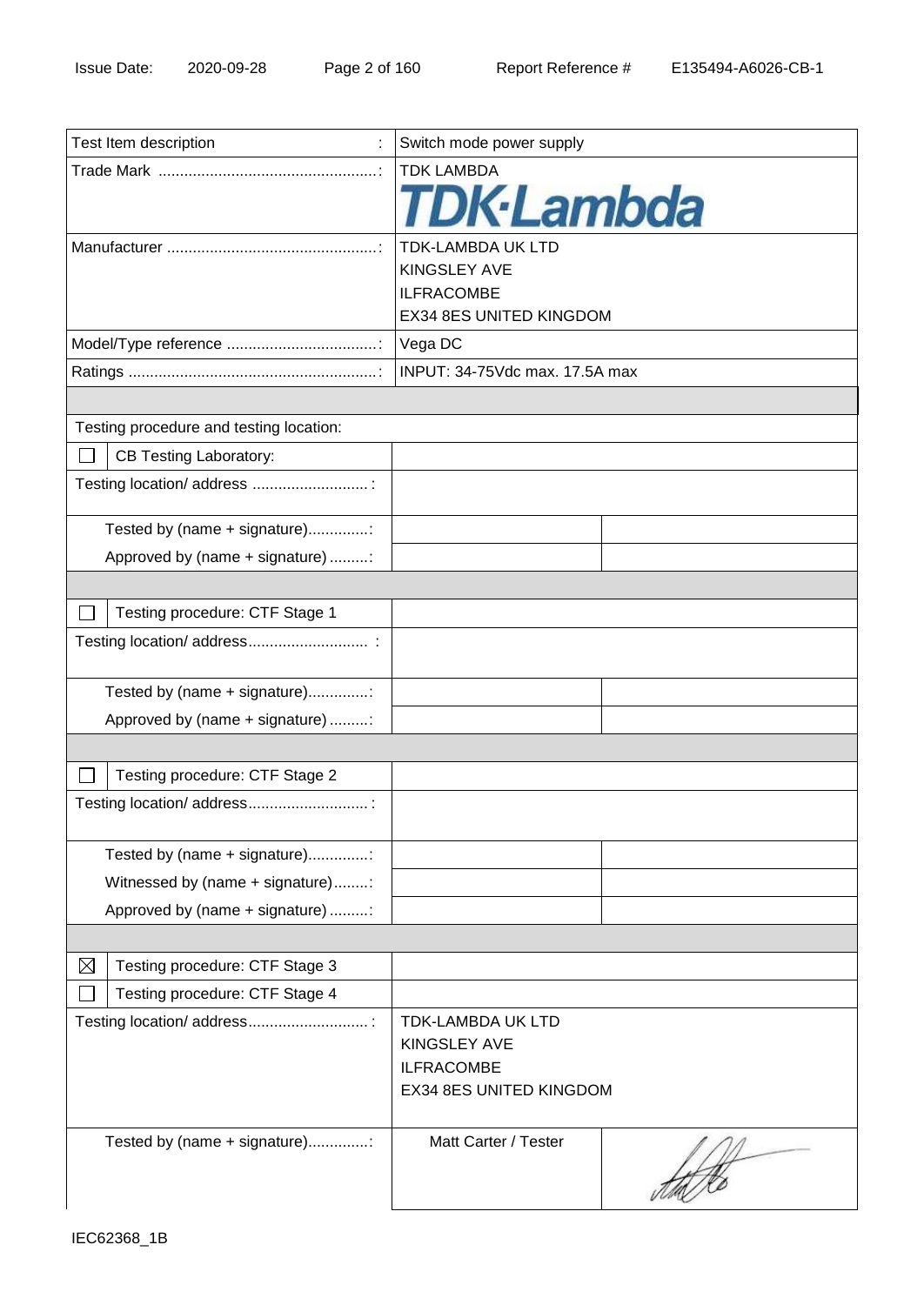| Witnessed by (name + signature):   | Piotr A. Bizunowicz /<br>Handler | Fioto Bizunowing |
|------------------------------------|----------------------------------|------------------|
| Approved by (name + signature) :   | Tracy Burgess / Approver         | tamp Luques      |
| Supervised by (name + signature) : | Hubert Koszewski /<br>Reviewer   |                  |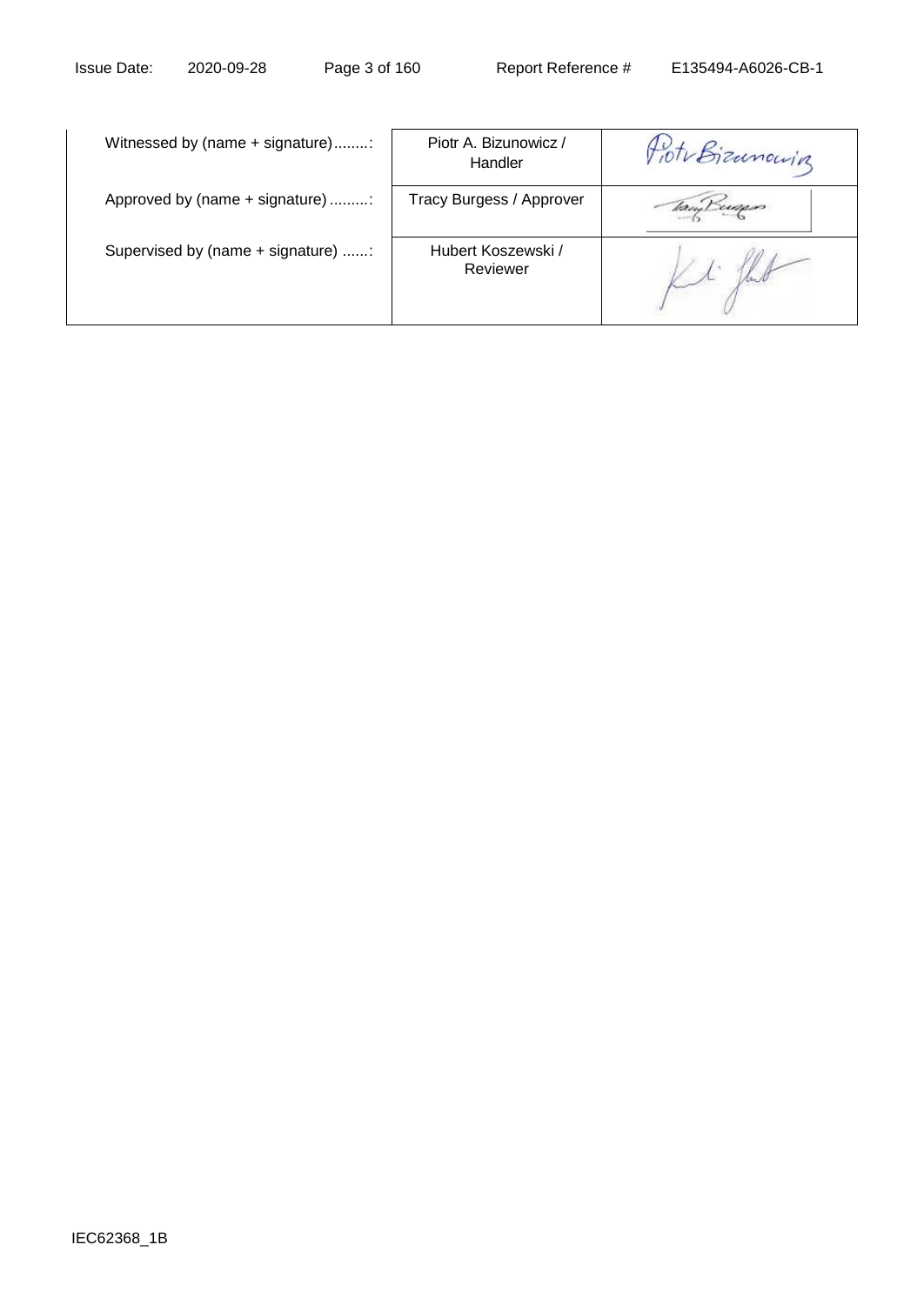| List of Attachments (including a total number of pages in each attachment):               |                                                                                                                                                 |  |  |  |
|-------------------------------------------------------------------------------------------|-------------------------------------------------------------------------------------------------------------------------------------------------|--|--|--|
| National Differences (30 pages)<br>Enclosures (74 pages)                                  |                                                                                                                                                 |  |  |  |
| <b>Summary of testing:</b>                                                                |                                                                                                                                                 |  |  |  |
| Tests performed (name of test and test<br>clause):                                        | <b>Testing Location:</b><br><b>CTF Stage 3: TDK-LAMBDA UK LTD</b><br><b>KINGSLEY AVE</b><br><b>ILFRACOMBE</b><br><b>EX34 8ES UNITED KINGDOM</b> |  |  |  |
| <b>CLASSIFICATION OF ELECTRICAL ENERGY</b><br>SOURCES (5.2, 5.7)                          | CTF-3: TDK-LAMBDA UK LTD, KINGSLEY AVENUE,<br>ILFRACOMBE, DEVON, EX32 8ES, UNITED KINGDOM                                                       |  |  |  |
| SEPARABLE THIN SHEET MATERIAL (5.4.4.6.2)                                                 | CTF-3: TDK-LAMBDA UK LTD, KINGSLEY AVENUE,<br>ILFRACOMBE, DEVON, EX32 8ES, UNITED KINGDOM                                                       |  |  |  |
| ELECTRIC STRENGTH TEST (5.4.9)                                                            | CTF-3: TDK-LAMBDA UK LTD, KINGSLEY AVENUE,<br>ILFRACOMBE, DEVON, EX32 8ES, UNITED KINGDOM                                                       |  |  |  |
| SAFEGUARDS AGAINST CAPACITOR<br>DISCHARGE AFTER DISCONNECTION OF A<br>CONNECTOR (5.5.2.2) | CTF-3: TDK-LAMBDA UK LTD, KINGSLEY AVENUE,<br>ILFRACOMBE, DEVON, EX32 8ES, UNITED KINGDOM                                                       |  |  |  |
| RESISTANCE OF THE PROTECTIVE BONDING<br>SYSTEM (5.6.6.2)                                  | CTF-3: TDK-LAMBDA UK LTD, KINGSLEY AVENUE,<br>ILFRACOMBE, DEVON, EX32 8ES, UNITED KINGDOM                                                       |  |  |  |
| <b>INPUT TEST: SINGLE PHASE (B.2.5)</b>                                                   | CTF-3: TDK-LAMBDA UK LTD, KINGSLEY AVENUE,<br>ILFRACOMBE, DEVON, EX32 8ES, UNITED KINGDOM                                                       |  |  |  |
| NORMAL OPERATING CONDITIONS<br>TEMPERATURE MEASUREMENT (B.2.6)                            | CTF-3: TDK-LAMBDA UK LTD, KINGSLEY AVENUE,<br>ILFRACOMBE, DEVON, EX32 8ES, UNITED KINGDOM                                                       |  |  |  |
| SIMULATED ABNORMAL OPERATING<br><b>CONDITIONS (B.3)</b>                                   | CTF-3: TDK-LAMBDA UK LTD, KINGSLEY AVENUE,<br>ILFRACOMBE, DEVON, EX32 8ES, UNITED KINGDOM                                                       |  |  |  |
| SIMULATED SINGLE FAULT CONDITIONS (B.4)                                                   | CTF-3: TDK-LAMBDA UK LTD, KINGSLEY AVENUE,<br>ILFRACOMBE, DEVON, EX32 8ES, UNITED KINGDOM                                                       |  |  |  |
| TRANSFORMER OVERLOAD (ANNEX G.5.3.3)                                                      | CTF-3: TDK-LAMBDA UK LTD, KINGSLEY AVENUE,<br>ILFRACOMBE, DEVON, EX32 8ES, UNITED KINGDOM                                                       |  |  |  |
| LIMITED SHORT CIRCUIT TEST (ANNEX R.1,<br>5.6.4.1, 5.6.4.4, 5.6.5.1                       | CTF-3: TDK-LAMBDA UK LTD, KINGSLEY AVENUE,<br>ILFRACOMBE, DEVON, EX32 8ES, UNITED KINGDOM                                                       |  |  |  |
| STEADY FORCE TEST, 10 N (ANNEX T.2,<br>5.4.2.6, 5.4.3.2, G.15.3.6)                        | CTF-3: TDK-LAMBDA UK LTD, KINGSLEY AVENUE,<br>ILFRACOMBE, DEVON, EX32 8ES, UNITED KINGDOM                                                       |  |  |  |

#### **Summary of compliance with National Differences:**

**List of countries addressed:** Australia / New Zealand, EU Group and National Differences, Japan, USA / Canada

EU Group and National Differences applies to CENELEC member countries: Austria , Belgium, Bulgaria, Croatia, Cyprus, the Czech Republic, Denmark, Estonia, Finland, France, Germany, Greece, Hungary, Iceland, Ireland, Italy, Latvia, Lithuania, Luxembourg, Malta, the Netherlands, Norway, Poland, Portugal, Republic of North Macedonia, Romania, Serbia, Slovakia, Slovenia, Spain, Sweden, Switzerland, Turkey and the United Kingdom

**The product fulfils the requirements of:** EN 62368-1:2014 + A11:2017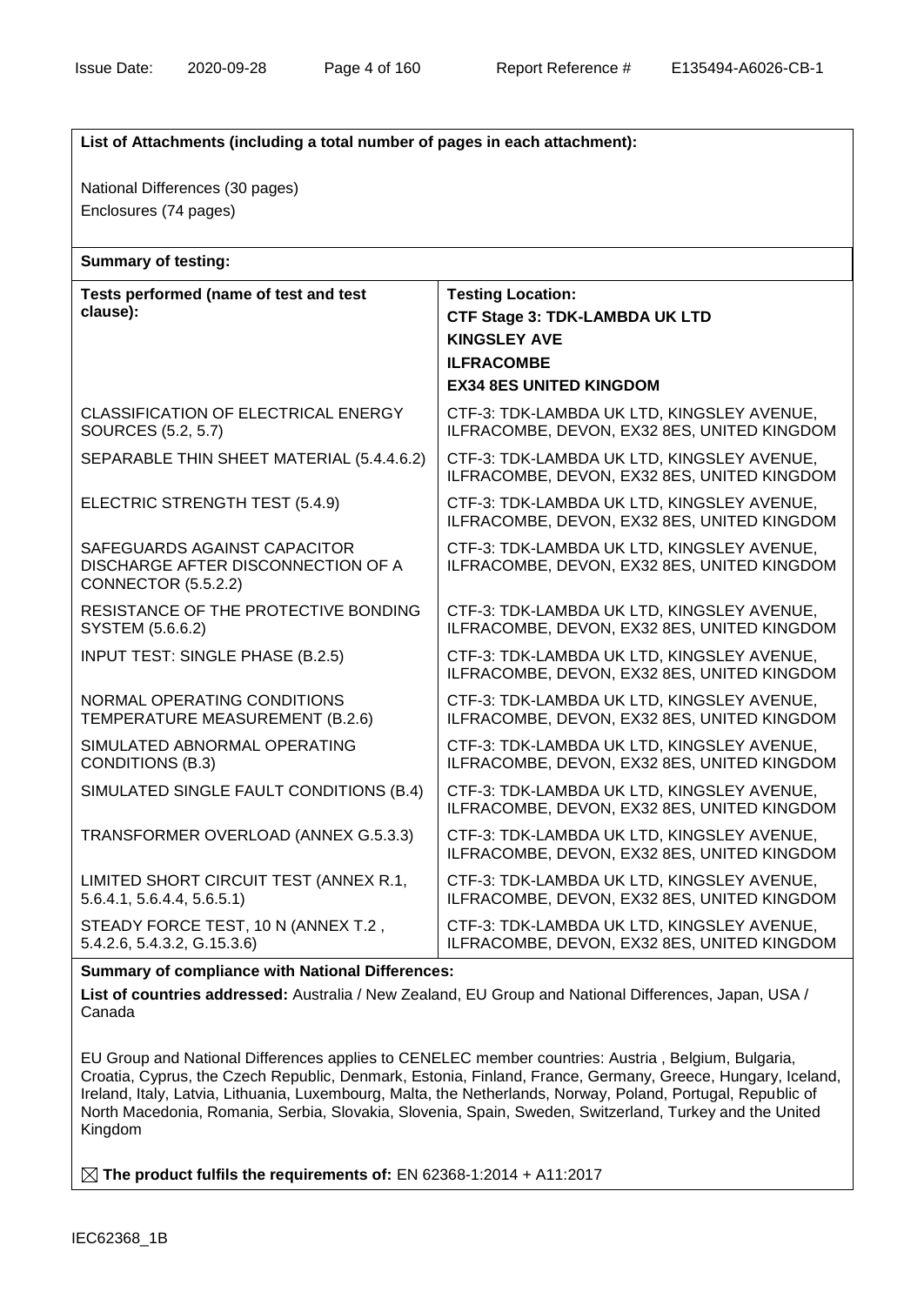| Copy of marking plate:                                                                                       |                                                                   |                                            |                                                                                                                                    |                             |
|--------------------------------------------------------------------------------------------------------------|-------------------------------------------------------------------|--------------------------------------------|------------------------------------------------------------------------------------------------------------------------------------|-----------------------------|
| The artwork below may be only a draft. The use of certification marks on a product must be authorized by the |                                                                   | respective NCBs that own these marks.      |                                                                                                                                    |                             |
|                                                                                                              | Xsm Ad. \t , OQVe\-A£ ;egnst xsm tuqnl<br><b>Input Connection</b> |                                            | pat: uk.tdk-lambda.com/patents                                                                                                     | 05-AUG-20<br>MADE IN THE UK |
|                                                                                                              |                                                                   |                                            | <b>TDK-Lambda</b> JAN S                                                                                                            |                             |
|                                                                                                              | www.emea.tdk-lambda.com                                           |                                            |                                                                                                                                    |                             |
|                                                                                                              |                                                                   | vega DC                                    |                                                                                                                                    |                             |
| <b>Product Code</b>                                                                                          | <b>THE REAL PROPERTY OF PERSON</b>                                |                                            | <b>Customer Data</b>                                                                                                               |                             |
| V000H2P<br><b>Serial Number</b>                                                                              |                                                                   |                                            |                                                                                                                                    |                             |
| 1111111111                                                                                                   |                                                                   |                                            |                                                                                                                                    |                             |
| FAN TYPE<br><b>FILTER OPTION</b><br>PRIMARY OPTION                                                           | F<br>s                                                            | Integral Fan - Forward Air                 |                                                                                                                                    |                             |
|                                                                                                              |                                                                   | <b>WARNING - Hazardous Output Voltages</b> | For Test Certificate : Refer to http://testcert.emea.tdk-lambda.com<br>Refer to emea.tdk-lambda.com/manual for installation manual |                             |
| <b>BS</b>                                                                                                    | <b>BS</b>                                                         | <b>BS</b>                                  | MODULE CC5                                                                                                                         |                             |
|                                                                                                              |                                                                   |                                            | s<br>s                                                                                                                             |                             |
|                                                                                                              |                                                                   |                                            |                                                                                                                                    |                             |
|                                                                                                              |                                                                   |                                            | æ                                                                                                                                  | 60.0\                       |
|                                                                                                              |                                                                   |                                            |                                                                                                                                    | 10A                         |
|                                                                                                              |                                                                   |                                            |                                                                                                                                    |                             |

Note: The above markings are the minimum requirements required by the safety lab. For the final production samples, the additional markings which do not give rise to misunderstanding may be added.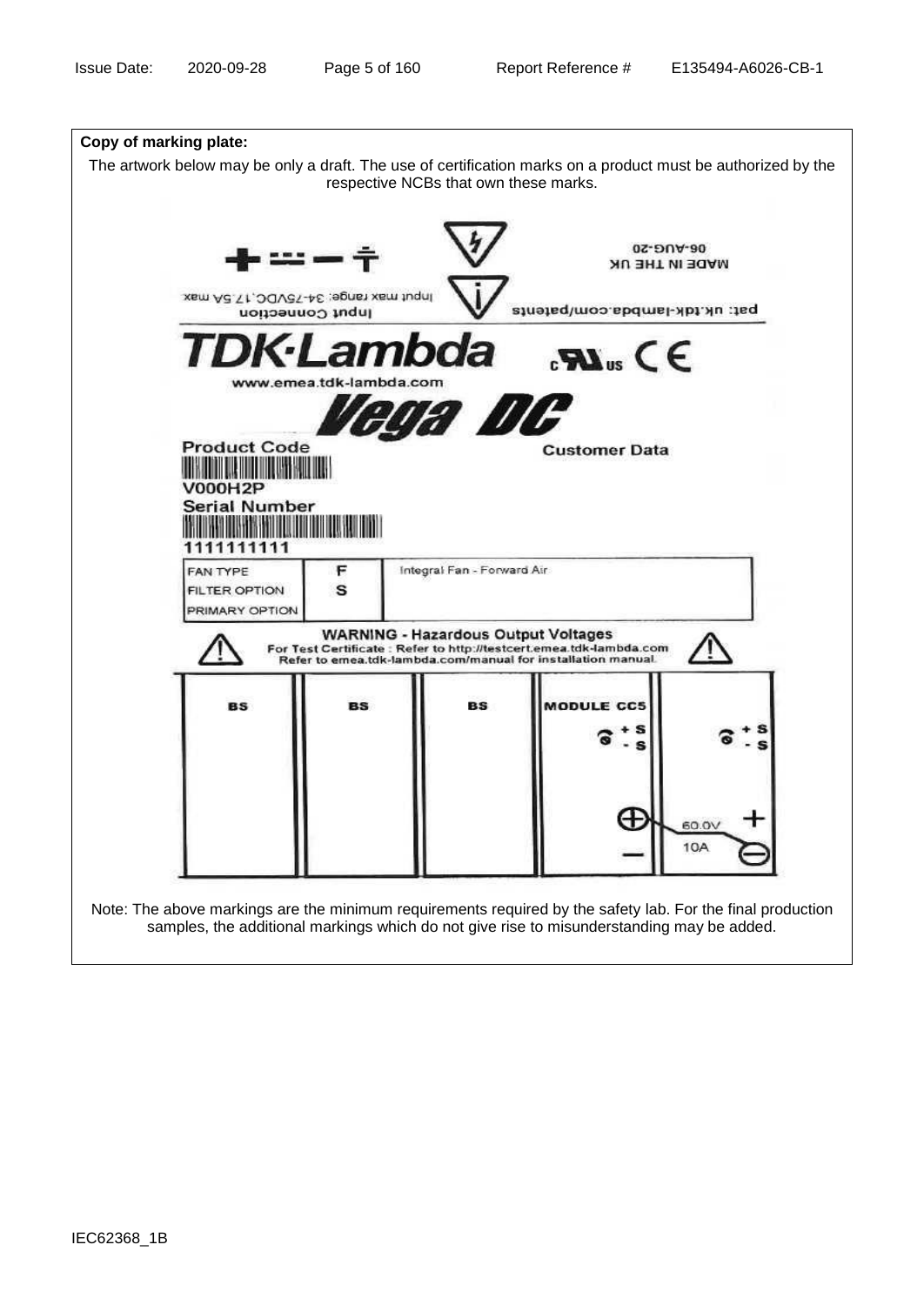| <b>TEST ITEM PARTICULARS:</b>                                                                                                                                                                                                                                                                          |                                      |  |  |
|--------------------------------------------------------------------------------------------------------------------------------------------------------------------------------------------------------------------------------------------------------------------------------------------------------|--------------------------------------|--|--|
| Classification of use by                                                                                                                                                                                                                                                                               | Skilled person                       |  |  |
| <b>Supply Connection</b>                                                                                                                                                                                                                                                                               | <b>DC</b> Mains                      |  |  |
| Supply % Tolerance                                                                                                                                                                                                                                                                                     | None                                 |  |  |
| Supply Connection - Type                                                                                                                                                                                                                                                                               | mating connector                     |  |  |
| Considered current rating of protective device as part                                                                                                                                                                                                                                                 | 20 A;                                |  |  |
| of building or equipment installation                                                                                                                                                                                                                                                                  | building;                            |  |  |
| Equipment mobility                                                                                                                                                                                                                                                                                     | for building-in                      |  |  |
| Over voltage category (OVC)                                                                                                                                                                                                                                                                            | <b>OVC II</b>                        |  |  |
| Class of equipment                                                                                                                                                                                                                                                                                     | Class I                              |  |  |
| Access location                                                                                                                                                                                                                                                                                        | N/A                                  |  |  |
| Pollution degree (PD)                                                                                                                                                                                                                                                                                  | PD <sub>2</sub>                      |  |  |
| Manufacturer's specified maximum operating ambient<br>$(^{\circ}C)$                                                                                                                                                                                                                                    | 50                                   |  |  |
| IP protection class                                                                                                                                                                                                                                                                                    | IPX <sub>0</sub>                     |  |  |
| <b>Power Systems</b>                                                                                                                                                                                                                                                                                   | dc mains                             |  |  |
| Altitude during operation (m)                                                                                                                                                                                                                                                                          | 5000 m                               |  |  |
| Altitude of test laboratory (m)                                                                                                                                                                                                                                                                        | 2000 m or less                       |  |  |
| Mass of equipment (kg)                                                                                                                                                                                                                                                                                 | 2.5                                  |  |  |
|                                                                                                                                                                                                                                                                                                        |                                      |  |  |
| <b>POSSIBLE TEST CASE VERDICTS:</b>                                                                                                                                                                                                                                                                    |                                      |  |  |
| - test case does not apply to the test object                                                                                                                                                                                                                                                          | N/A                                  |  |  |
| - test object does meet the requirement                                                                                                                                                                                                                                                                | P (Pass)                             |  |  |
| - test object does not meet the requirement                                                                                                                                                                                                                                                            | F (Fail)                             |  |  |
| <b>TESTING:</b>                                                                                                                                                                                                                                                                                        |                                      |  |  |
|                                                                                                                                                                                                                                                                                                        | 2018-10-17 to 2020-08-04, 2020-09-02 |  |  |
|                                                                                                                                                                                                                                                                                                        | 2020-07-16 to 2020-08-04             |  |  |
|                                                                                                                                                                                                                                                                                                        |                                      |  |  |
| <b>GENERAL REMARKS:</b>                                                                                                                                                                                                                                                                                |                                      |  |  |
| "(See Enclosure #)" refers to additional information appended to the report.<br>"(See appended table)" refers to a table appended to the report.<br>Throughout this report a $\square$ comma / $\square$ point is used as the decimal separator.                                                       |                                      |  |  |
| Manufacturer's Declaration per sub-clause 4.2.5 of IECEE 02:                                                                                                                                                                                                                                           |                                      |  |  |
| $\boxtimes$ Yes<br>The application for obtaining a CB Test Certificate<br>includes more than one factory location and a<br>Not applicable<br>declaration from the Manufacturer stating that the<br>sample(s) submitted for evaluation is (are)<br>representative of the products from each factory has |                                      |  |  |

been provided ............................................................... :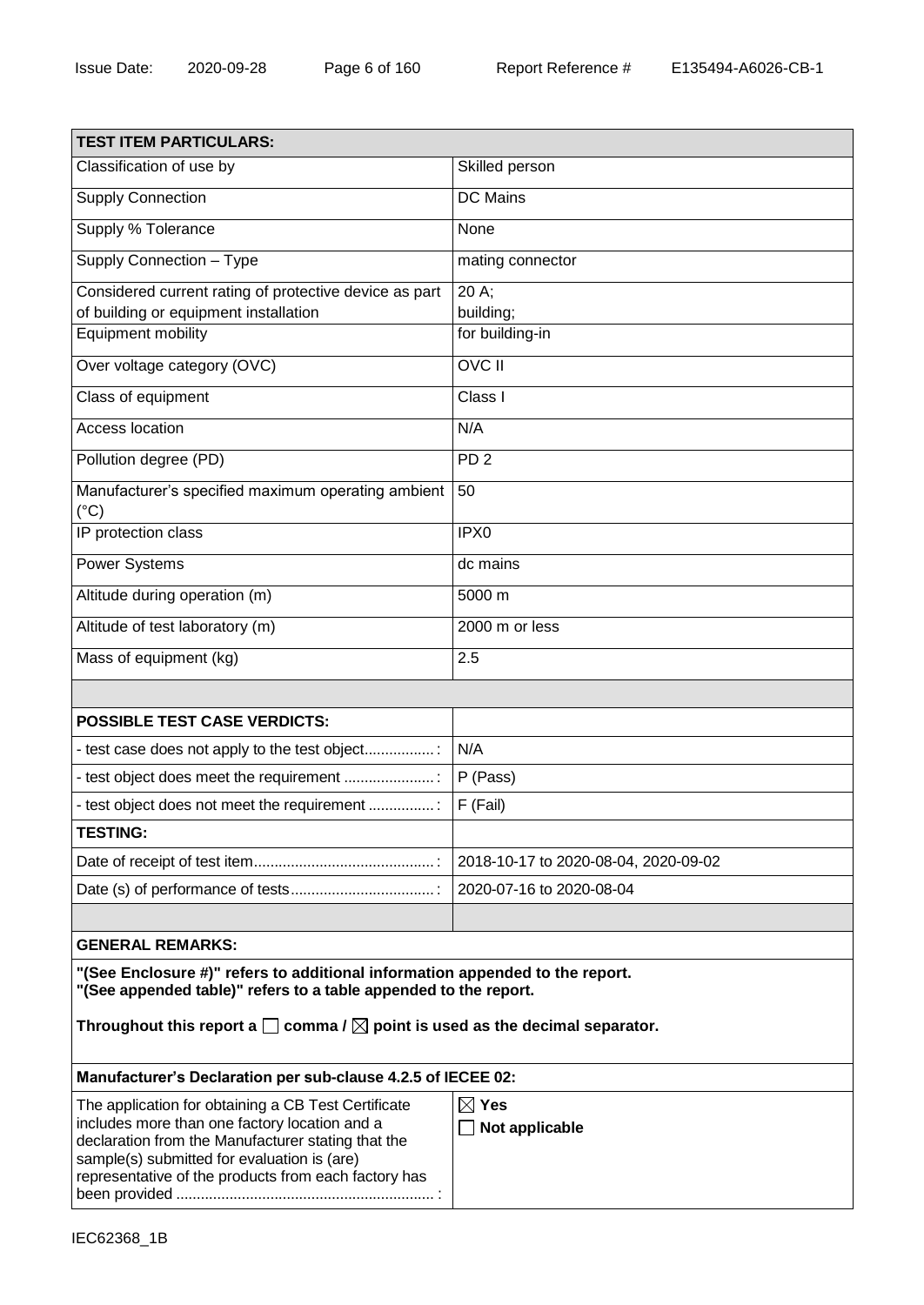### **When differences exist; they shall be identified in the General product information section.**

| 1) TDK-LAMBDA UK LTD              |
|-----------------------------------|
| KINGSLEY AVE                      |
| <b>ILFRACOMBE</b>                 |
| <b>EX34 8ES UNITED KINGDOM</b>    |
|                                   |
| 2) PANYU TRIO MICROTRONICS CO LTD |
| SHIJI INDUSTRIAL ESTATE           |
| <b>DONGYONG</b>                   |
| <b>NANSHA</b>                     |
| <b>GUANGZHOU</b>                  |
| GUANGDONG 511453 CHINA            |
|                                   |

### **GENERAL PRODUCT INFORMATION:**

### **Report Summary**

All applicable tests according to the referenced standard(s) have been carried out.

### **Product Description**

Unit is a DC to DC power supply unit, suitable to connection to large battery system or DC mains, with modular output design allowing versatile configuration of output number, voltage and power.

### **Model Differences**

See enclosure 7-03

**Additional application considerations – (Considerations used to test a component or sub-assembly) -** See enclosure 6-02 for guide on selection output modules

Sample from 2020-09-02 used for construction review 2020-09-02

#### **Technical Considerations**

- The product was submitted and evaluated for use at the maximum ambient temperature (Tma) permitted by the manufacturer's specification of : 50°C
- The product is intended for use on the following power systems : DC mains supply
- Considered current rating of protective device as part of the building installation (A) : 20
- Mains supply tolerance (%) or absolute mains supply values : DC mains supply, DC Mains: +20%/-15%
- The equipment disconnect device is considered to be : determined in End product
- The following were investigated as part of the protective earthing/bonding : Printed wiring board trace (refer to Enclosure - Schematics + PWB for layouts)
- The following are available from the Applicant upon request : Installation (Safety) Instructions / Manual, including French language for Canada.
- The product was investigated to the following additional standard : EN 62368-1:2014 + A11:2017

### **Engineering Conditions of Acceptability**

When installed in an end-product, consideration must be given to the following:

The following product-line tests are conducted for this product : Earthing Continuity, Electric Strength